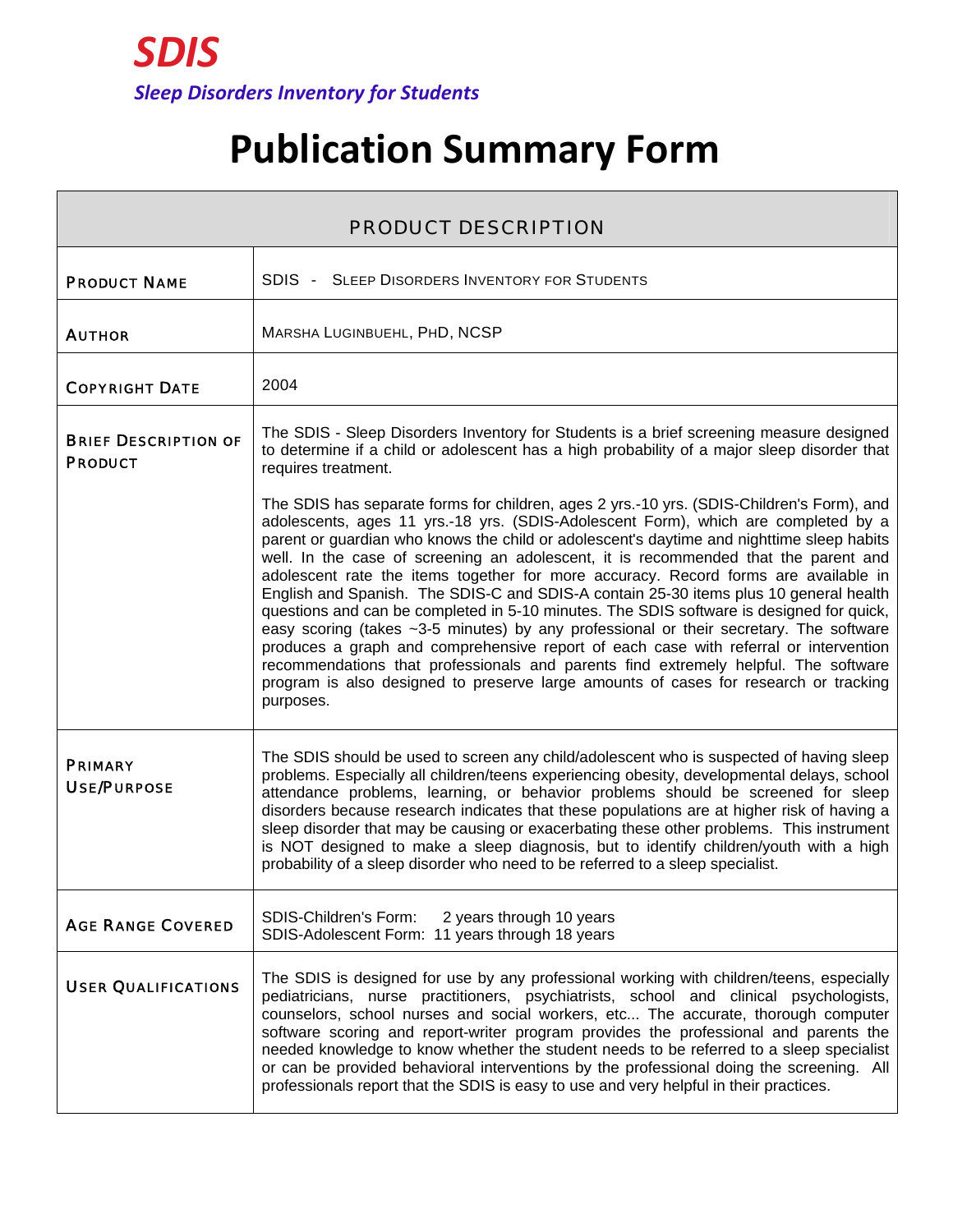| <b>CONTENT DESCRIPTION</b>                                                             |                                                                                                                                                                                                                                                                                                                                                                                                                                                                                                                                                                                                  |  |
|----------------------------------------------------------------------------------------|--------------------------------------------------------------------------------------------------------------------------------------------------------------------------------------------------------------------------------------------------------------------------------------------------------------------------------------------------------------------------------------------------------------------------------------------------------------------------------------------------------------------------------------------------------------------------------------------------|--|
| <b>GLOBAL SCALES</b>                                                                   | The SDIS-Children's and SDIS-Adolescent Forms provide a Total Score.                                                                                                                                                                                                                                                                                                                                                                                                                                                                                                                             |  |
| <b>SUBTEST SCALES</b>                                                                  | The SDIS-Children's Form provides four (4) subscales.<br>The SDIS-Adolescent Form provides five (5) subscales.                                                                                                                                                                                                                                                                                                                                                                                                                                                                                   |  |
| <b>SCALE NAMES</b>                                                                     | The SDIS-Children's Form measures (1) Obstructive Sleep Apnea Syndrome (OSAS),<br>(2) Periodic Limb Movement Disorder (PLMD), (3) Excessive Daytime Sleepiness (EDS),<br>and (4) Delayed Sleep Phase Syndrome (DSPS), sometimes referred to as Behavioral<br>Insomnia of Childhood (BIC) in younger children.                                                                                                                                                                                                                                                                                    |  |
|                                                                                        | The SDIS-Adolescent Form measures (1) Obstructive Sleep Apnea Syndrome (OSAS),<br>(2) Periodic Limb Movement Disorder / Restless Legs Syndrome (PLMD/RLS),<br>(3) Excessive Daytime Sleepiness (EDS), (4) Delayed Sleep Phase Syndrome (DSPS),<br>and (5) Narcolepy (NARC).                                                                                                                                                                                                                                                                                                                      |  |
|                                                                                        | The SDIS-C and SDIS-A also provide information and intervention ideas if a parent<br>indicates that their child has problems with bedwetting (nocturnal enuresis), night terrors<br>(sleep terrors), sleep-walking (sonambulism), sleep-talking (somniloquy), or teeth grinding<br>(bruxism).                                                                                                                                                                                                                                                                                                    |  |
| <b>FORMS</b>                                                                           | The SDIS-C and SDIS-A each have one form completed by a parent or guardian. In the<br>case of the SDIS-A, the adolescent and parent should score it together to ensure more<br>accuracy.                                                                                                                                                                                                                                                                                                                                                                                                         |  |
| <b>MATERIALS INCLUDED</b><br>IN THE SDIS START-<br><b>UP KIT</b> (REQUIRED FOR<br>USE) | 2 packets of SDIS Record Forms (25 records per packet and buyer can choose<br>either Children's Forms, Adolescent Forms or one packet of each).<br>SDIS CD Rom scoring/report-writer software<br>$\bullet$<br>SDIS Technical Manual (included on CD software for downloading)<br>$\bullet$                                                                                                                                                                                                                                                                                                       |  |
|                                                                                        | <b>ITEM INFORMATION</b>                                                                                                                                                                                                                                                                                                                                                                                                                                                                                                                                                                          |  |
|                                                                                        | A large pool of items for the SDIS were selected by a panel of renown pediatric sleep<br>specialists to screen for the major sleep disorders that children and adolescents most<br>frequently experience. Then computerized exploratory and confirmatory factor analyses,<br>as well as discriminate function analyses were conducted on large samples of children and<br>adolescents with and without sleep disorders to determine the items that were the best<br>predictors of these major sleep disorders. Only the items with moderate or high predictive<br>validity (accuracy) were used. |  |
|                                                                                        | Items are rated by parents using a specific, well-defined 7-point likert scale. The reading<br>level of the items range from a third-to-fifth grade reading level so that most parents can<br>easily read and comprehend the items.                                                                                                                                                                                                                                                                                                                                                              |  |
|                                                                                        | Two Hispanic professionals (a bilingual school psychologist experienced in translating<br>behavior rating scales, and a hospital professional who translates medical information)<br>have translated the record forms from English to Spanish and concur on the translation of<br>the items.                                                                                                                                                                                                                                                                                                     |  |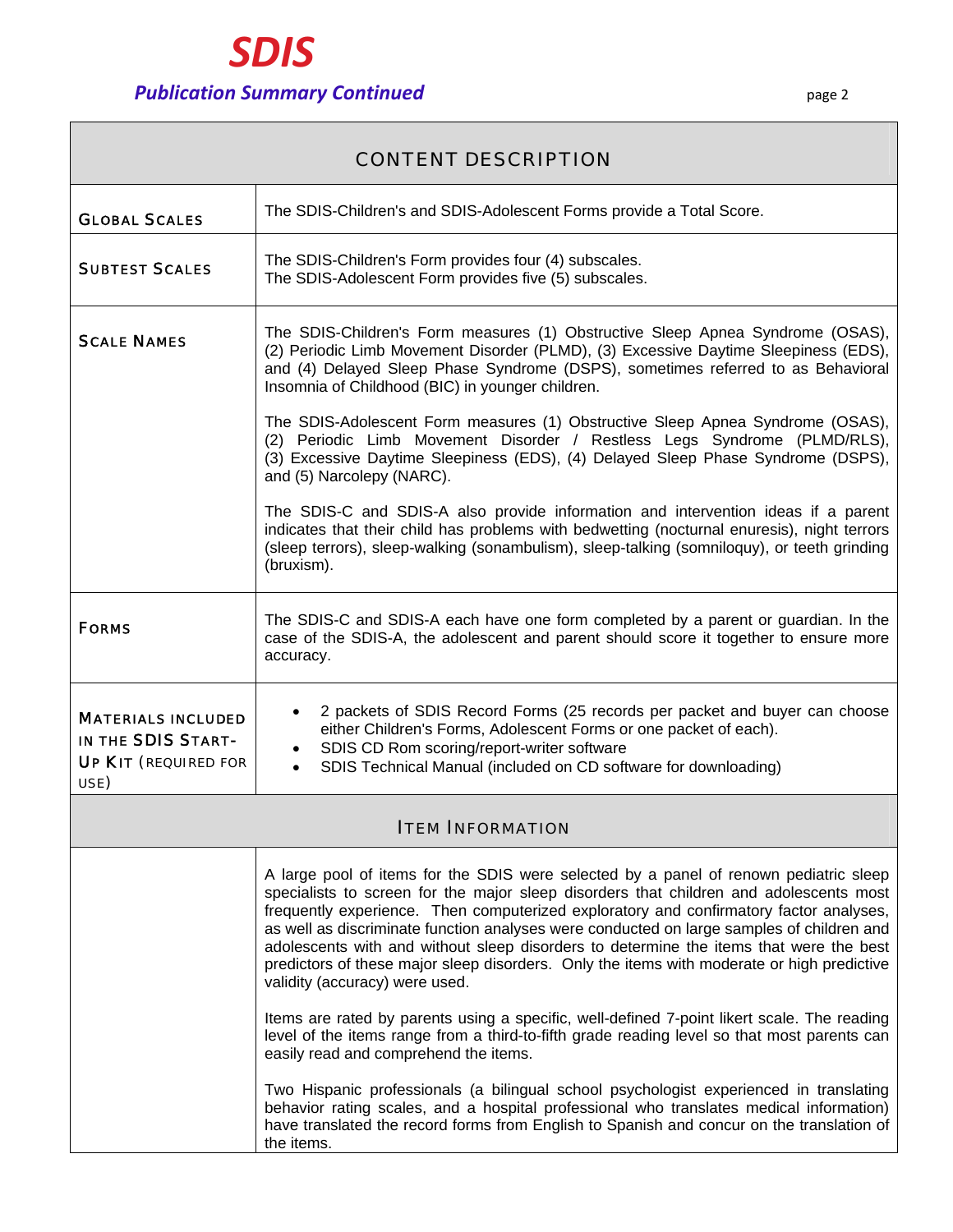

٦

| <b>SCORING INFORMATION</b>                   |                                                                                                                                                                                                                                                                                                                                                                                                                                                                                                                                                                                                                                 |
|----------------------------------------------|---------------------------------------------------------------------------------------------------------------------------------------------------------------------------------------------------------------------------------------------------------------------------------------------------------------------------------------------------------------------------------------------------------------------------------------------------------------------------------------------------------------------------------------------------------------------------------------------------------------------------------|
| <b>SCORING OPTIONS</b>                       | The record forms should be scored using the SDIS scoring/report-writer software to ensure<br>accuracy of scoring and produce the proper interpretations and recommendations. Hand-<br>scoring directions are provided in the Technical Manual on the CD Rom software, but using<br>this process is NOT RECOMMENDED because it is much more time-consuming, subject<br>to errors, and does not provide a helpful, informative report and graph, which parents love.                                                                                                                                                              |
| <b>DERIVED SCORES</b><br><b>AVAILABLE</b>    | SDIS-C: One total score and four subscale scores are provided.<br>SDIS-A: One total score and five subscale scores are provided.                                                                                                                                                                                                                                                                                                                                                                                                                                                                                                |
| <b>NORM GROUPS</b>                           | There are separate norming groups for the SDIS-C and SDIS-A. No significant differences<br>were found in subscale scores for males and females or for Hispanics compared to the<br>total norming samples that closely reflected the 2000 U.S. Census demographics.                                                                                                                                                                                                                                                                                                                                                              |
| <b>INTERPRETIVE</b><br><b>FEATURES</b>       | The Total Score and Four or Five Subscale scores yield a T-Score and a Percentile Rank,<br>which are classified into one of the following categories of sleep:<br><b>Normal Sleep</b><br>$\bullet$<br>Caution Range of Sleep (child/teen is exhibiting some sleep problems that need<br>$\bullet$<br>close monitoring or might need treatment now or in the future)<br>High Risk of a Sleep Disorder (This category indicates that there is an 86%<br>chance on the SDIS-C and more than a 90% chance on the SDIS-A that the<br>child/teen has a major sleep disorder needing medical treatment or behavioral<br>interventions. |
| <b>COMPUTERIZED</b><br><b>SCORING</b>        | The SDIS software may be used for the following:<br>Entering item responses for scoring and producing a comprehensive report and<br>graph of results.<br>Previewing, printing, and/or saving individual scores, graph summaries, and<br>reports in a data bank for later access and review, or to preserve large groups of<br>research data.                                                                                                                                                                                                                                                                                    |
| <b>TECHNICAL AND SAMPLE INFORMATION</b>      |                                                                                                                                                                                                                                                                                                                                                                                                                                                                                                                                                                                                                                 |
| <b>STANDARDIZATION</b><br><b>DESCRIPTION</b> | Items for the SDIS originated from a pool of items generated from extensive research on<br>pediatric sleep disorders and recommendations and rating of items from renown pediatric<br>sleep specialists in 2001. Participants included 821 total children and adolescents from 45<br>schools, two psychology private practices, and seven pediatric sleep centers nationwide,<br>six of which were American Academy of Sleep Medicine (AASM) accredited sleep centers.                                                                                                                                                          |
| <b>DATE</b>                                  | Developed between 2000 and 2003 and copyrighted in 2004.                                                                                                                                                                                                                                                                                                                                                                                                                                                                                                                                                                        |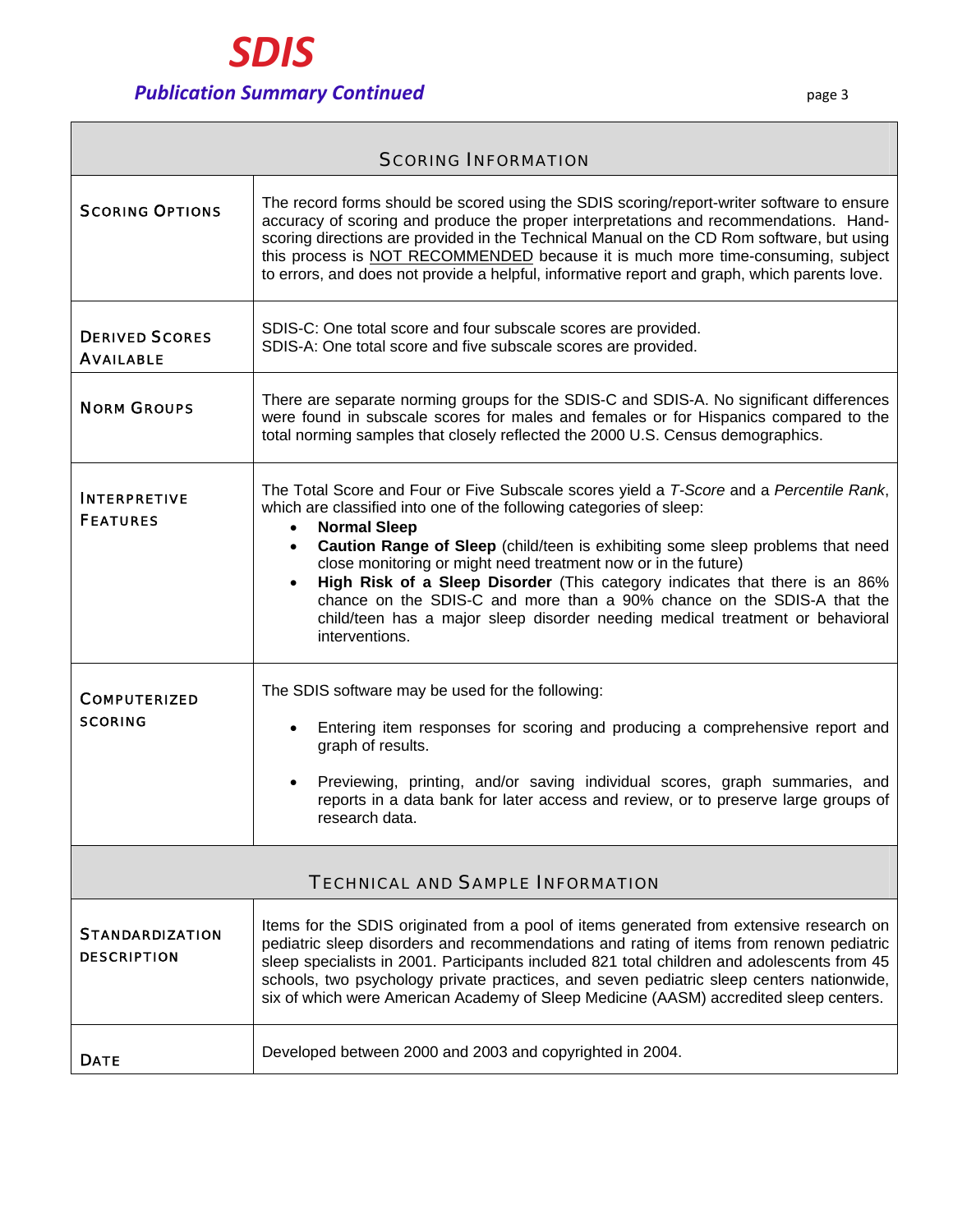| <b>TECHNICAL AND SAMPLE INFORMATION</b>                            |                                                                                                                                                                                                                                                                                                                                                                                                                                                                                                                                                                                                                                                                |
|--------------------------------------------------------------------|----------------------------------------------------------------------------------------------------------------------------------------------------------------------------------------------------------------------------------------------------------------------------------------------------------------------------------------------------------------------------------------------------------------------------------------------------------------------------------------------------------------------------------------------------------------------------------------------------------------------------------------------------------------|
| <b>SIZE</b>                                                        | The sample included 821 total children and adolescents; 602 were in the<br>school/community sample and had not undergone a sleep evaluation; 219 were in the<br>clinical sample and were undergoing a comprehensive sleep evaluation at a pediatric sleep<br>center or had already been diagnosed with a sleep disorder. Initially there was a Pilot<br>Study with 226 participants in 2001-'02 followed by a Main Study sample of 595<br>participants in 2002-2003.                                                                                                                                                                                           |
| <b>GENDER OF MAIN</b><br><b>STUDY SAMPLE</b>                       | Male Participants:<br>359 (60.34%)<br>Female Participants: 236 (39.66%)                                                                                                                                                                                                                                                                                                                                                                                                                                                                                                                                                                                        |
| <b>RACE / ETHNICITY</b>                                            | Caucasian (White): 443 (74.58%)<br>African American:<br>59 (9.93%)<br>This sample is fairly representative of the 2000 U.S.<br>Hispanic:<br>47 (7.91%)<br>Census Demographics except there were slightly<br>more Multi-Cultural and slightly less African-<br>Multi-Cultural:<br>30 (5.05%)<br>American and Hispanic participants than in the 2000<br>Asian-American:<br>11 (1.85%)<br>U.S. Census, but the differences were not significant.<br>Native-American:<br>$2(0.34\%)$<br>$2(0.34\%)$<br>Other:                                                                                                                                                      |
| <b>DEMOGRAPHICS OF</b><br><b>SAMPLES CONTINUED</b>                 | The Main Study samples reflected the SES (income level) and Parent<br>Educational levels of the 2000 U.S. Census Demographics.                                                                                                                                                                                                                                                                                                                                                                                                                                                                                                                                 |
| <b>GEOGRAPHIC</b><br><b>REGIONS</b>                                | Samples were obtained from the Southeast, Mid-Atlantic, Central, and Western Regions of<br>the U.S.A.                                                                                                                                                                                                                                                                                                                                                                                                                                                                                                                                                          |
| <b>PEDIATRIC SLEEP</b><br><b>CENTERS</b>                           | <b>Pilot Study Centers:</b><br>All Children's Hospital, St. Petersburg, FL, assisted by Juan Martinez, MD<br>Tampa General Hospital, Tampa, FL, assisted by W. McDowell Anderson, MD<br>Main Study Centers:<br>Carle Regional Sleep Disorders Center, Urbana, IL, assisted by Daniel Picchietti, MD<br>Johns Hopkins Pediatric Sleep Center, Baltimore, MD, assisted by Ann Halbower, MD<br>Miami Children's Hospital, Miami, FL, assisted by Marcel Deray, MD<br>Stanford Sleep Disorders Clinic, Stanford, CA, assisted by Rafael Pelayo, MD and<br>Emmanuel Mignot, MD, PhD<br>University Community Hospital, Tampa, FL, assisted by William C. Kohler, MD  |
| <b>EDUCATIONAL</b><br><b>CLASSIFICATIONS OF</b><br><b>STUDENTS</b> | Main Study Students in School: 412; Regular Ed. (including Gifted): 273 (66%); Special<br>Ed.: 139 (34%)<br>(More students were in Special Education because a high number of students with sleep disorder diagnoses<br>were placed in Special Education programs before this study began).<br>Regular Education (excluding Gifted):<br>204 (49.5%)<br><b>Specific Learning Disabilities:</b><br>75 (18.2%)<br>Speech/Language Impaired:<br>67 (16.3%)<br>Gifted:<br>69 (16.7%)<br>Developmentally Delayed:<br>26 (6.3%)<br>Emotionally Handicapped or Behaviorally Disturbed:<br>24 (5.8%)<br>Other Programs (MR, PI, VI, DHH, Autism, OI, etc.)<br>12 (2.9%) |